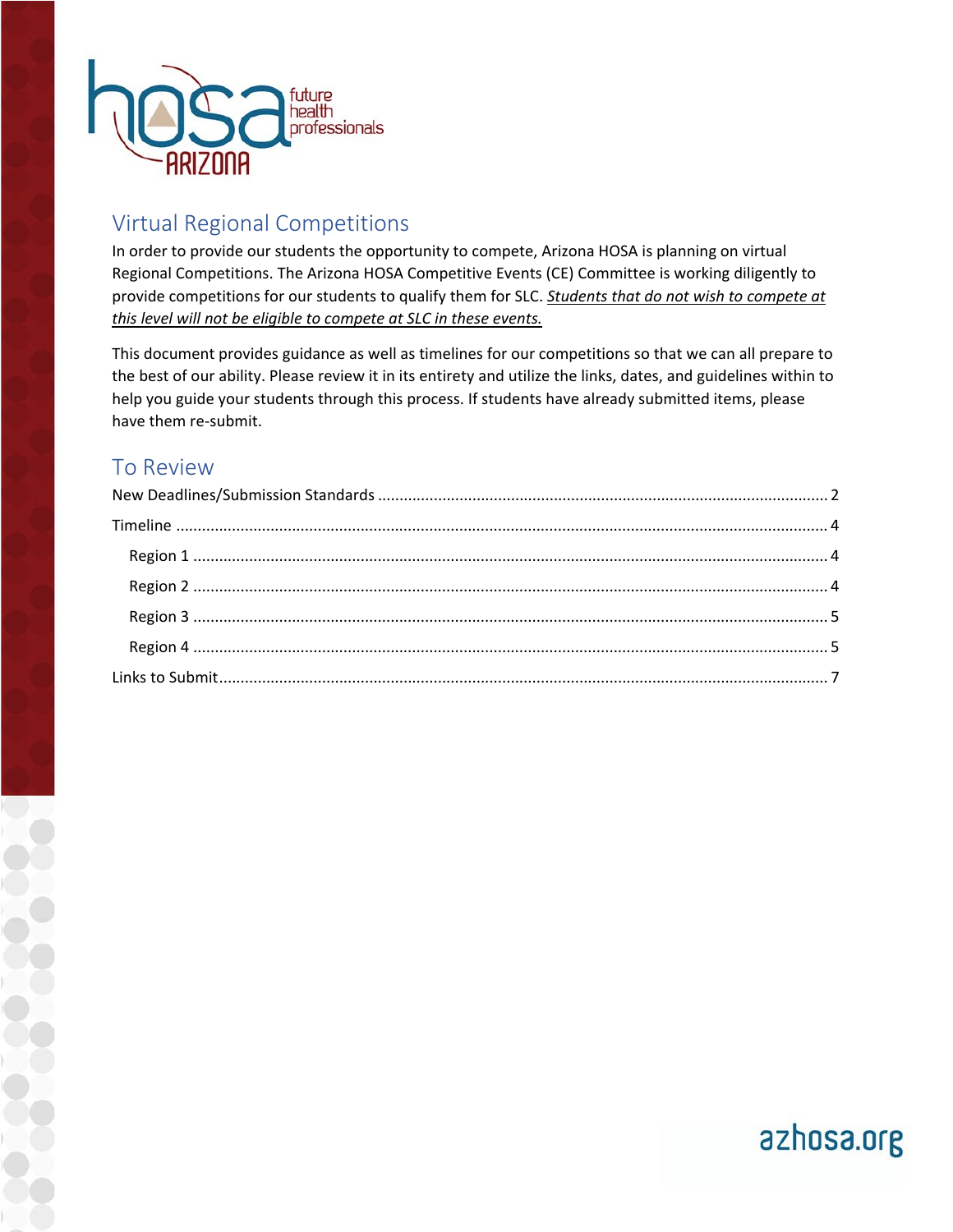

## <span id="page-1-0"></span>New Deadlines/Submission Standards

- CPR/First Aid
	- $\circ$  Online Test in the CMS System advisors will receive OLT logins for CPR/First Aid Competitors to provide to their proctors.
- Forensic Science
	- $\circ$  Students will review and respond to the Forensic Science case study as a team and complete one form. Students will have 36 minutes to complete this test – 6 minutes to review the case study and 30 minutes to respond.
- Health Career Display
	- $\circ$  Students will submit photos of their poster board with a confirmation from the teacher that the board is within the 36" x 48" size limit.
		- The form will include a part for teacher initials. Please confirm the size of the poster prior to your student's submitting
	- o Students will also submit a pre-recorded presentation of their Display to Wufoo. Video presentations must be 5 minutes or less in length.
		- The display presentation should be uploaded to YouTube and set to either "Unlisted" or "Public" so that the link can be used by judges to review materials.
- Health Career Photography
	- o Students will submit their online portfolio to Wufoo as well as a pre-recorded presentation of their portfolio for judges to review.
	- $\circ$  Video presentations must be 3 minutes or less in length and should dedicate approximately one minute to each photo in the portfolio as per the guidelines.
		- From the HOSA Guidelines: "The competitor will have a maximum of three (3) minutes (approximately one minute per photo) to present the picture, describe the profession, explain what is happening in the picture and how the career fits into the healthcare system."
	- $\circ$  The video presentation should be uploaded to YouTube and set to either "Unlisted" or "Public" so that the link can be used by judges to review materials.
- Job Seeking Skills
	- o Virtual Interviews will take place on the day that your region was scheduled to compete via Zoom. Competitors will still need to submit a link to their Tallo profile as well as their Resume and Personal Statement to Wufoo.
- Medical Assisting
	- o Online Test in the CMS System advisors will receive OLT logins for Medical Assisting to provide to their proctors.
- Nursing Assisting
	- o Online Test in the CMS System advisors will receive OLT logins for Nursing Assisting to provide to their proctors.

azhosa.org

• Prepared Speaking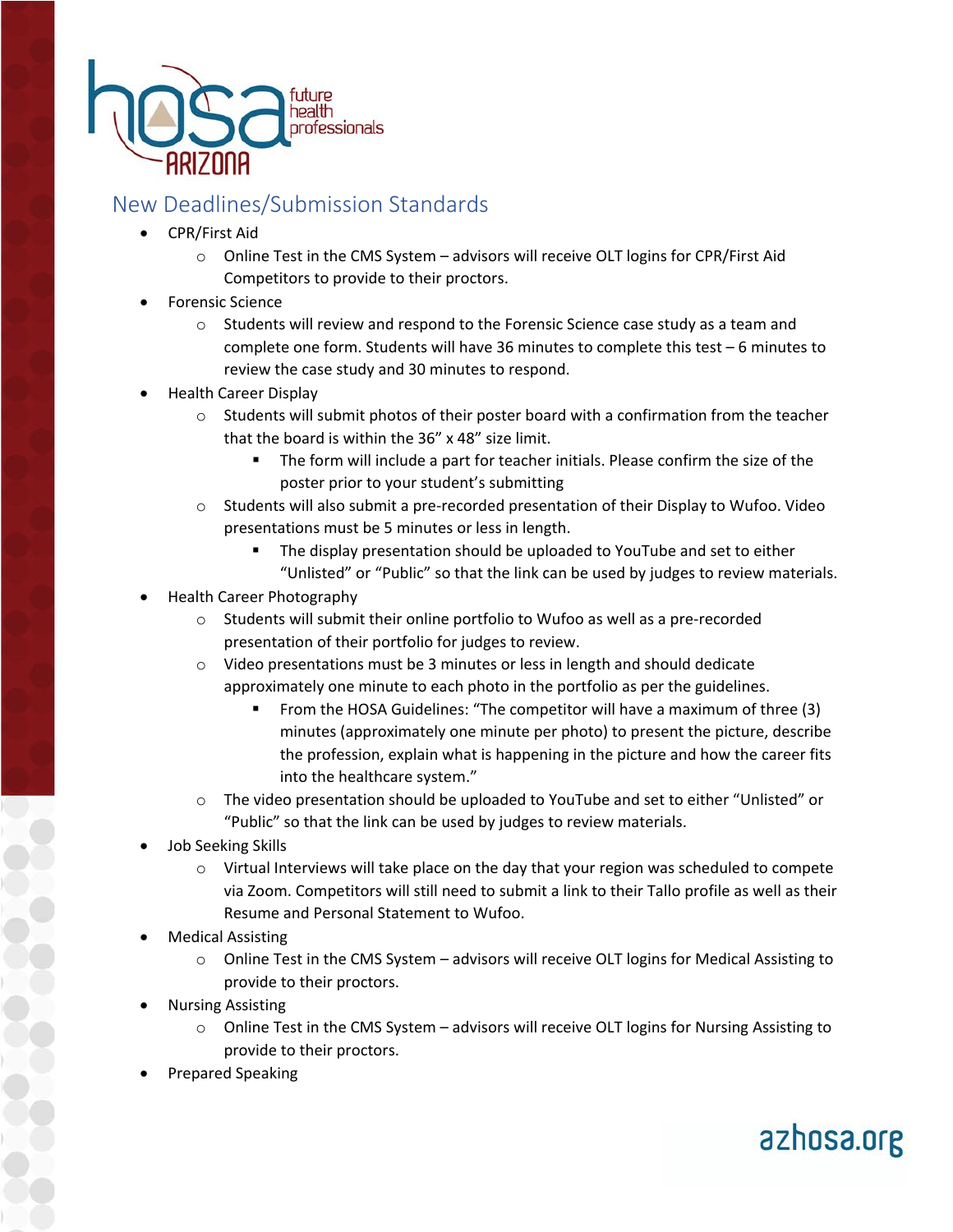

- $\circ$  Speeches will be given live via Zoom on the day that your region was set to compete. Students will be given an appointment time to present their speech.
- o As per the guidelines, speeches should be no more than 5 minutes in length.
- Public Health
	- o Public Health teams will pre-record and submit their Public Health presentation via Wufoo.
	- o The Presentation should be uploaded to YouTube and set to either "Unlisted" or "Public" so that the link can be used by judges to review materials.
- Public Service Announcement (PSA)
	- o Competitors will upload their required forms as well as two (2) videos.
	- o The first video will be the PSA via a YouTube link listed either as "Public" or "Unlisted". PSA's will be no longer than 30 seconds in length.
	- o The second video will be as follows as per the PSA Guidelines:
		- **Teams will be given 4 minutes to describe their creative process, outlining key** areas as described on the event rating sheet. The team can replay the PSA, starting and stopping as desired, during the 4 minutes
- Sports Medicine
	- o Online Test in the CMS System advisors will receive OLT logins for Sports Medicine to provide to their proctors.
- Veterinary Science
	- o Online Test in the CMS System advisors will receive OLT logins for Veterinary Science to provide to their proctors.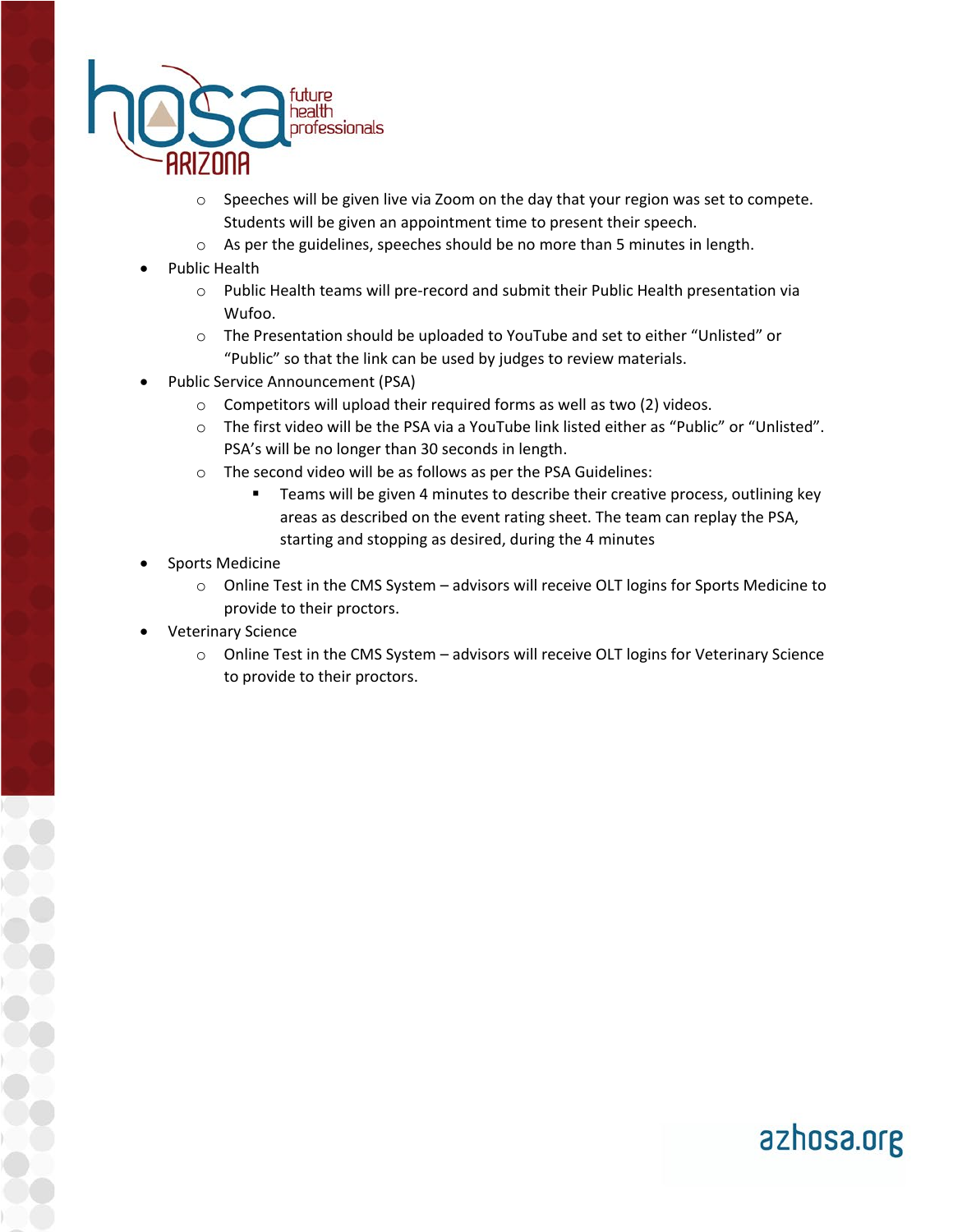

## <span id="page-3-0"></span>Timeline

Competitions will take place on the same day as the Regional Conference that you were signed up for previously. Two events will have live appointment times – Job Seeking Skills and Prepared Speaking. The remainder of the events will have submission deadlines that will need to be met in order to compete. Find the timelines here:

#### <span id="page-3-1"></span>Region 1

- January  $19^{th}$  @ 11:45 PM Arizona Time
	- o Submissions for Health Career Display, Health Career Photography, Job Seeking Skills, Public Health, and Public Service Announcement will be due. This gives us time to disseminate the judging materials to our judges for these events.
- January 20<sup>th</sup>
	- $\circ$  Competitors in Job Seeking Skills and Prepared Speaking will be sent their appointment times and the link to the Zoom meeting for the next day
- January  $21^{st}$  all day
	- o Job Seeking Skills and Prepared Speaking Competitors will appear for their planned appointments
	- o Tests in the CMS system will be open from 7:00 AM 8:00 PM. These tests include CPR/First Aid, Nursing Assisting, Medical Assisting, Sports Medicine, and Veterinary Science
	- o Forensic Science case study will be sent out. Competitors will work in their teams to complete the Forensic Science Case Study.
- January 23rd
	- o Virtual Awards Session to see who qualifies for SLC

#### <span id="page-3-2"></span>Region 2

- January  $26^{th}$  @ 11:45 PM Arizona Time
	- o Submissions for Health Career Display, Health Career Photography, Job Seeking Skills, Public Health, and Public Service Announcement will be due. This gives us time to disseminate the judging materials to our judges for these events.
- January 27<sup>th</sup>
	- $\circ$  Competitors in Job Seeking Skills and Prepared Speaking will be sent their appointment times and the link to the Zoom meeting for the next day
- January 28<sup>th</sup> all day
	- o Job Seeking Skills and Prepared Speaking Competitors will appear for their planned appointments
	- $\circ$  Tests in the CMS system will be open from 7:00 AM  $-$  8:00 PM. These tests include CPR/First Aid, Nursing Assisting, Medical Assisting, Sports Medicine, and Veterinary Science
	- $\circ$  Forensic Science case study will be sent out. Competitors will work in their teams to complete the Forensic Science Case Study.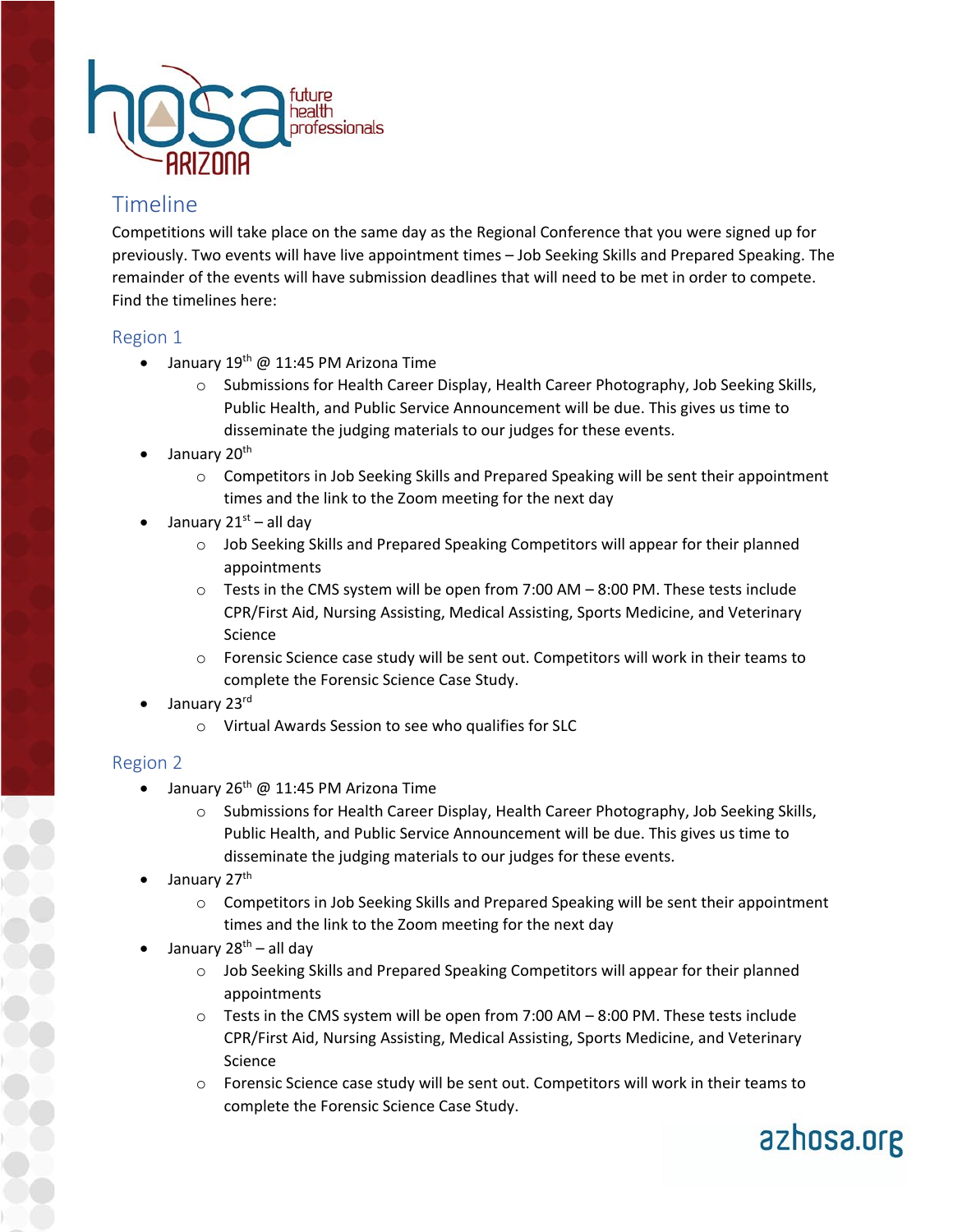

- January 30<sup>th</sup>
	- o Virtual Awards Session to see who qualifies for SLC

#### <span id="page-4-0"></span>Region 3

- February  $1^{st}$  @ 11:45 PM Arizona Time
	- o Submissions for Health Career Display, Health Career Photography, Job Seeking Skills, Public Health, and Public Service Announcement will be due. This gives us time to disseminate the judging materials to our judges for these events.
- February 2<sup>nd</sup>
	- o Competitors in Job Seeking Skills and Prepared Speaking will be sent their appointment times and the link to the Zoom meeting for the next day
- February  $3<sup>rd</sup>$  all day
	- $\circ$  Job Seeking Skills and Prepared Speaking Competitors will appear for their planned appointments
	- $\circ$  Tests in the CMS system will be open from 7:00 AM  $-$  8:00 PM. These tests include CPR/First Aid, Nursing Assisting, Medical Assisting, Sports Medicine, and Veterinary Science
	- $\circ$  Forensic Science case study will be sent out. Competitors will work in their teams to complete the Forensic Science Case Study.
- February 5<sup>th</sup>
	- o Virtual Awards Session to see who qualifies for SLC

#### <span id="page-4-1"></span>Region 4

- February 2nd @ 11:45 PM Arizona Time
	- o Submissions for Health Career Display, Health Career Photography, Job Seeking Skills, Public Health, and Public Service Announcement will be due. This gives us time to disseminate the judging materials to our judges for these events.
- February 3rd
	- $\circ$  Competitors in Job Seeking Skills and Prepared Speaking will be sent their appointment times and the link to the Zoom meeting for the next day
- February  $4^{th}$  all day
	- $\circ$  Job Seeking Skills and Prepared Speaking Competitors will appear for their planned appointments
	- o Tests in the CMS system will be open from 7:00 AM 8:00 PM. These tests include CPR/First Aid, Nursing Assisting, Medical Assisting, Sports Medicine, and Veterinary Science
	- $\circ$  Forensic Science case study will be sent out. Competitors will work in their teams to complete the Forensic Science Case Study.

- February 6<sup>th</sup>
	- o Virtual Awards Session to see who qualifies for SLC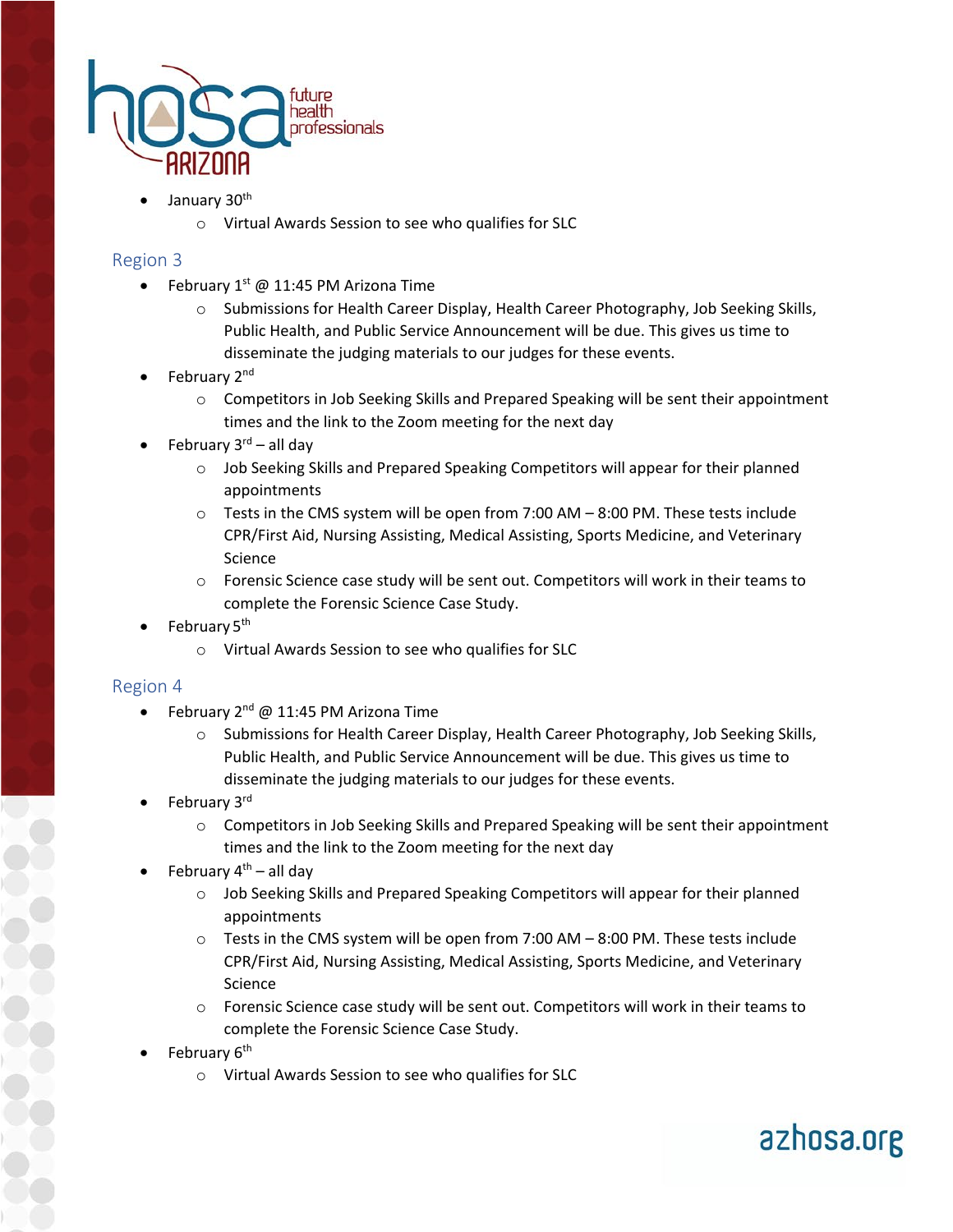